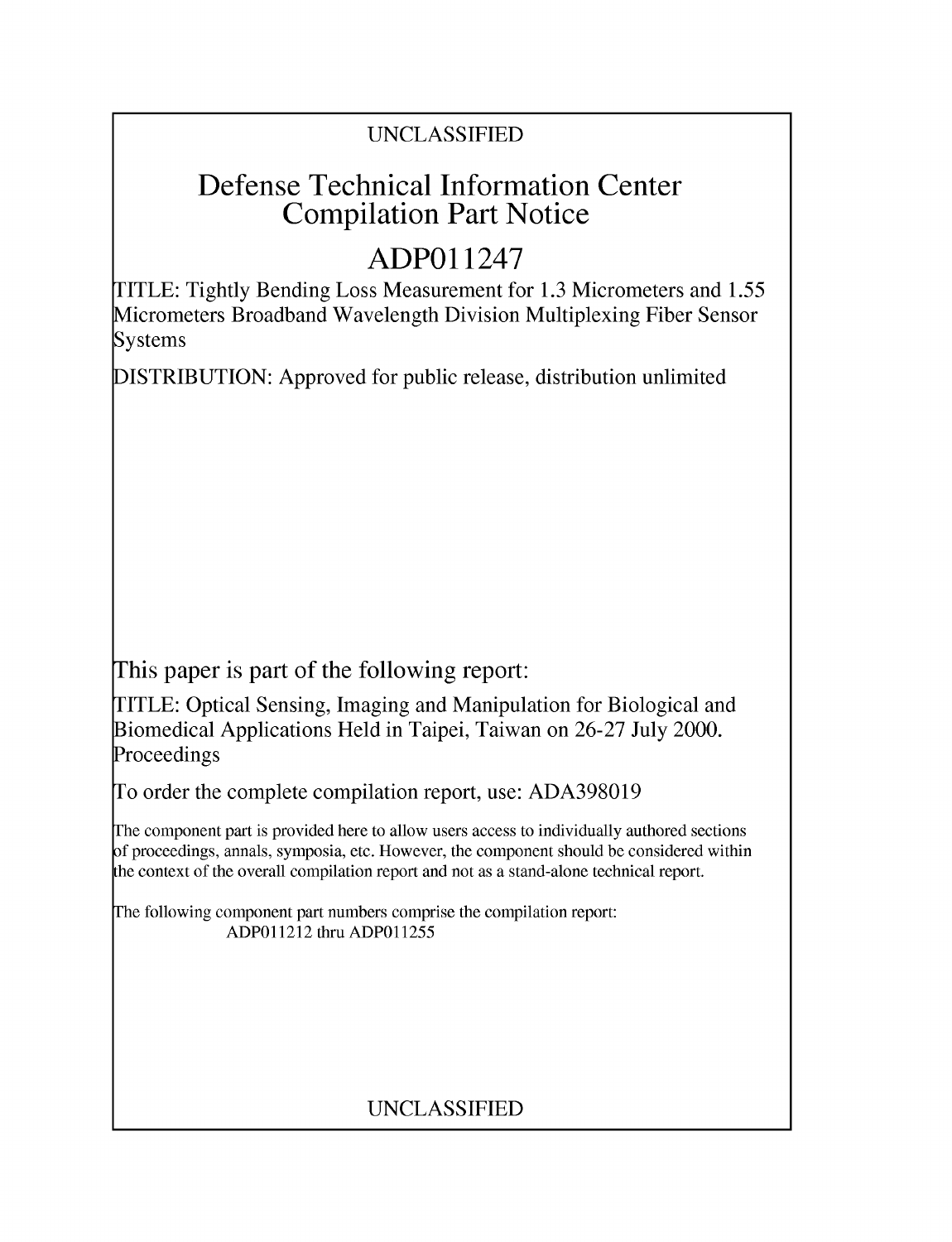## Tightly Bending Loss Measurement for 1.3  $\mu$ m and 1.55  $\mu$ m Broadband Wavelength Division Multiplexing Fiber Sensor Systems

Shyh-Lin Tsao\* and Wen-Ming Cheng Department of Electrical Engineering Yuan Ze University Chung-Li, Taiwan, R. **0.** C.

#### ABSTRACT

**A** tightly bending loss technique is developed for application in biomedical WDM fiber sensors. In this paper, we present the measurement and comparison of bending sensor in 1.3  $\mu$ m and 1.55  $\mu$ m wavelength region, respectively. A two - wavelength measurement setup is built for bending loss testing. Various wrapping method and turns are invested for studying the bending loss for broadband biomedical sensing system. We found that as the bending loss increases, the oblique angle of wrapping become large. These research results is helpful for multi-channel multi-array fiber optic biomedical sensor systems.

Keywords **:** Biomedical sensor, Fiber Sensor, Bending Loss, Wavelength Division Multiplexing

#### 1. **INTRODUCTION**

Biomedical fiber-optical sensors attract a lot of attentions in last ten years<sup>1-2</sup>. Bending fiber-optic sensors are simple and cost effective. The fiber-optic bending sensors can be applied to measure many physical quantities, such as voltage, strain, temperature, pressure, etc **311.** With the wavelength division multiplexing techniques intensively grew up **12,** multichannel high-speed WDM distributed fiber-optic bending sensor become an important issue<sup>13-14</sup>. Such WDM fiber bending sensors can be applied in biomedical sensor systems.

In this paper, the bending fiber sensor we developed are using the Walsin- Fujikura single mode fiber (Spec No. : NWF-98F101, SM.10 **/** 125.04.UV **)l5** which is commonly used in Taiwan. Three wrapping schemes: normal wrapping, overlap

<sup>\*</sup>Correspondence : E-mail: jimmy@saturn.yzu.edu.tw, Telephone: 886-3-4638800-424, Fax: 886-3-4639355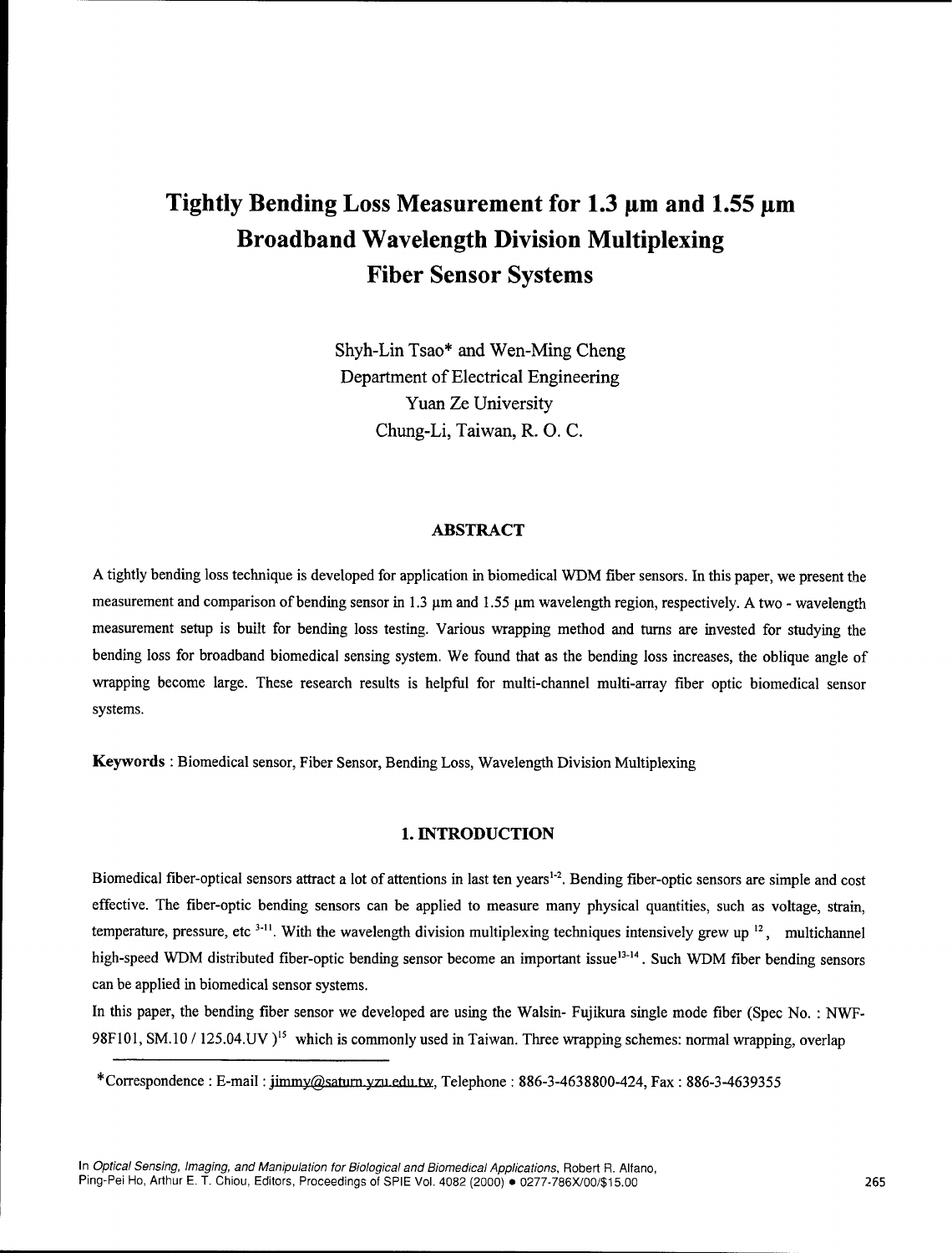wrapping and cross wrapping are considered. The tightly bending losses are measured with the three wrapping schemes with bending radius 1 mm to 25 mm. The bending losses are different in 1.3  $\mu$ m and 1.5  $\mu$ m with various wrapping schemes and bending radii. We also analyze the bending loss with various wrapping turns. In broadband WDM fiber biomedical bending sensor system, it is important to determinate the wavelength responses in different wavelength channels. The experimental results can be used for clarifying the relationship between the maximum number of bending loss sensor and the operation wavelength band.

Owing to bending and unsuitable wrapping structure will induce tension in process of the fiber manufacture and construction, the optical transmission signal will experience the extra radiation losses and be attenuated. Although several bending loss measurement standard have been developed<sup>16,17</sup>, only a few papers discuss about wrapping in various structure, turns and wavelength have been reported **18-19.** This work is important for future achieving wide-band WDM biomedical fiber sensors systems, including manufacturing, constructing and cabling process. In the following, we will concentrate on bending loss mechanism, and the bending loss characteristics in various wavelength windows. The following sections show the experimental setup and results.

#### **2.DESCRIPTION** OF EXPERIMENTAL ARRANGEMENT

The schematic diagram of the experimental apparatus consist of two laser sources operating at  $1.3\,\mu$ m and  $1.55\,\mu$ m wavelength, the fiber is wrapped around a mandrel with various diameters R, the end is a power meter for reading the power losses, as shown in Fig 1. The schematic diagram of the wrapping style is considered three schemes: normal wrapping, cross wrapping and overlap wrapping as shown in Fig .2.

#### 3.EXPERIMENTAL **RESULTS**

#### **3.1** The relation of bending losses v. s. bending radius

Some Walsin-Fujikura single mode fibers ( SM.10 /12504UV ) are used for the following experiments. Their mode field diameter is 9.3  $\pm$  0.5  $\mu$ m at 1310 nm, cladding diameter is 125  $\pm$  1.0  $\mu$ m and outer coating diameter is 245  $\pm$  10  $\mu$ m .Their typical refractive index difference value is 0.36 % , and intrinsic attenuation value is 0.35 dB / km at 1.3 pm wavelength and  $0.22$  dB / km at 1.55 µm wavelength. The bending losses versus the bending radii are shown in Fig .3. The bending losses with radii from 1mm to 10 mm are measured at 1.3  $\mu$ m and 1.55  $\mu$ m wavelength windows. The bending losses are larger at 1.55 pm than at 1.3 pm wavelength. When the fiber is bent smaller than radius of 10 mm, the bending loss will increase from 0 dB to 70 dB rapidly at 1.55 pm and bending loss will increase from 0.5 dB to 2.5 dB at 1.3 pm. Obviously, the smaller bending radius will induce the bigger bending loss. Especially, the bending loss is obviously become higher with radius R < 3 mm at  $1.55 \mu m$ .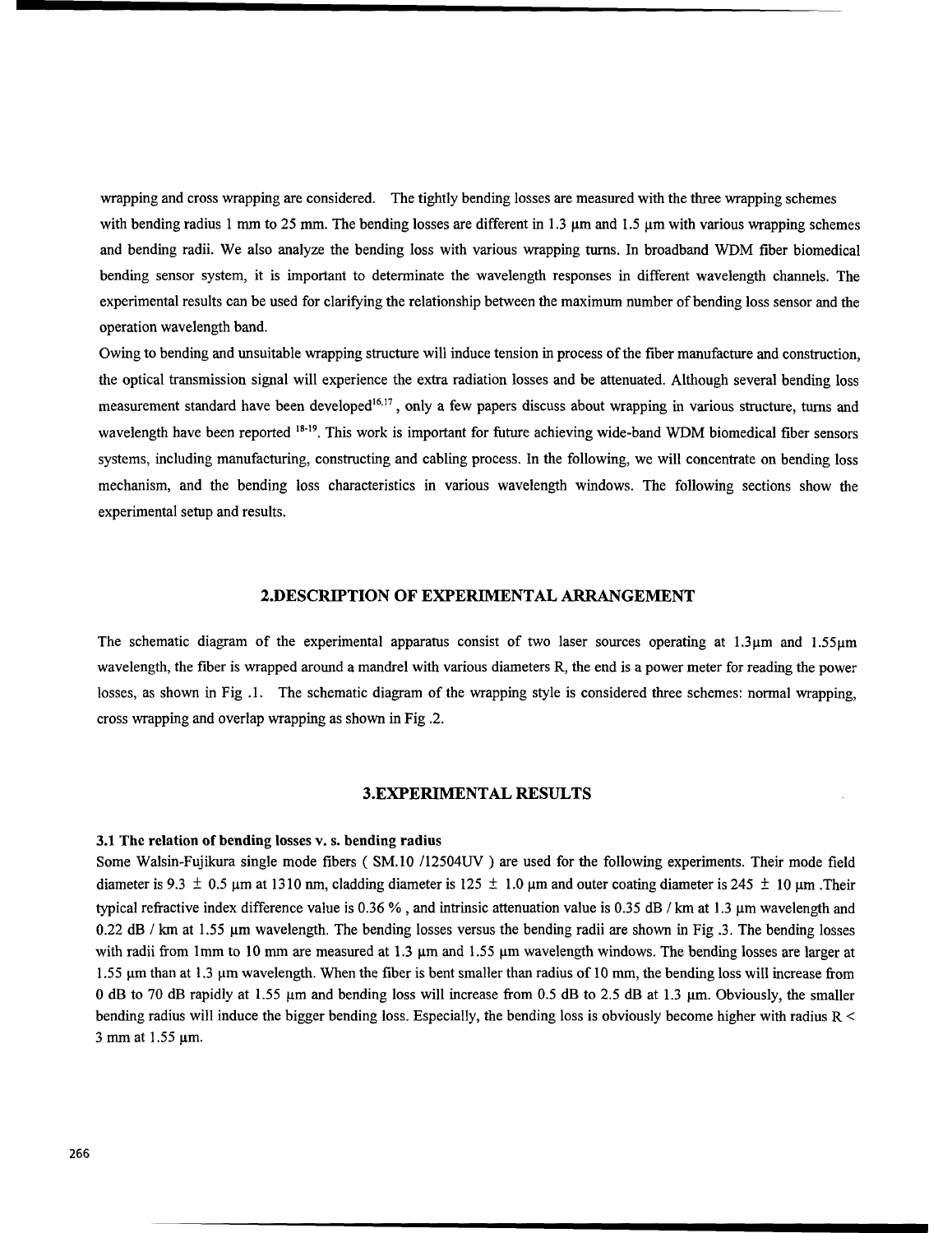#### **3.2** The relation of bending loss **v.** s. wrapping scheme

The fiber is wrapped around a mandrel of 25 mm diameter in this subsection. The power losses versus 1 to 20 turns with three wrapping schemes: normal, overlap and cross wrapping at 1.3 gm are shown in Fig .4. Obviously, the bending loss is a function of loop turns with various wrapping. The bending loss belongs to the cross wrapping comparing with the overlap wrapping and the normal wrapping schemes show large variation with respect to wrapping turns. Therefore, how the fiber was wrapped is important for fiber bending sensor design. The most sensitive scheme is cross wrapping bending fiber sensor. The same phenomenon happen at 1.55  $\mu$ m wavelength, but losses is much higher. As shown in Fig .5, we find that the bending loss sensitivity of the wrapping scheme at  $1.55\mu m$  wavelength is higher than at  $1.3 \mu m$  wavelength, so the sensitive wavelength band is  $1.55 \mu m$  for WDM optical bending fiber biomedical sensor system.

#### 3.3 The relation of bending loss v.s. wrapping oblique angle

The fiber was wrapped with oblique angle  $\theta$  from 0° to 60° experimentally. As shown in Fig .6 and Fig .7, the bending loss is a function of oblique angle, the fitting bending loss functions can be written as:

$$
L_{1.3\mu\text{m}}(\theta) = 0.0064 \theta^2 - 0.2144 \theta + 0.6467, \qquad (1)
$$

$$
L_{1.55\mu m}(\theta) = 0.0218 \theta^2 - 0.4354 \theta + 1.1514,
$$
\n(2)

For comparison, the experimental and theoretical curves shown in Fig .6 and Fig .7 show the difference between the  $1.3 \mu m$ and 1.55 pm. The bigger the wrapping oblique angle, the bigger the losses in both wavelength. The bending losses are still greater at 1.55  $\mu$ m than at 1.3  $\mu$ m wavelength. Especially, the laser operating at 1.55  $\mu$ m wavelength for WDM optical fiber biomedical sensor system show promising sensitivity with respect to the oblique angle. The oblique angle of wrapping is demonstrate as an important parameter for WDM optical bending fiber biomedical sensor system in the first time.

#### 3.4 The relation of bending loss v. s. wrapping interval

The fiber was wrapped **5** turns with interval from 1 mm to 5 mm. In Fig .8 and Fig .9, the bending loss is a function of wrapping interval, the fitting functions can be represented as:

$$
L_{1.3\mu\text{m}}(D) = -0.0046D^{2} - 0.219D + 0.3907,
$$
\n
$$
L_{1.55\mu\text{m}}(D) = -0.0568D^{2} - 0.1766D + 7.2921,
$$
\n(3)

Comparing the experimental and theoretical curves shown in Fig.8 and Fig.9, the theoretical fitting curve is well matched the experimental data. The bigger the wrapping interval, the smaller the losses we found. The bending loss sensitivity of wrapping interval at  $1.55 \mu m$  wavelength is still higher at  $1.55 \mu m$  than at  $1.3 \mu m$  wavelength. So the better light source is 1.55 gm wavelength for WDM optical fiber sensor system. The interval of wrapping is also an important parameter considered for WDM fiber biomedical sensor network.

#### **4.CONCLUSION**

In summary, before achieving a broadband WDM fiber-optical bending biomedical sensor networks, we measured the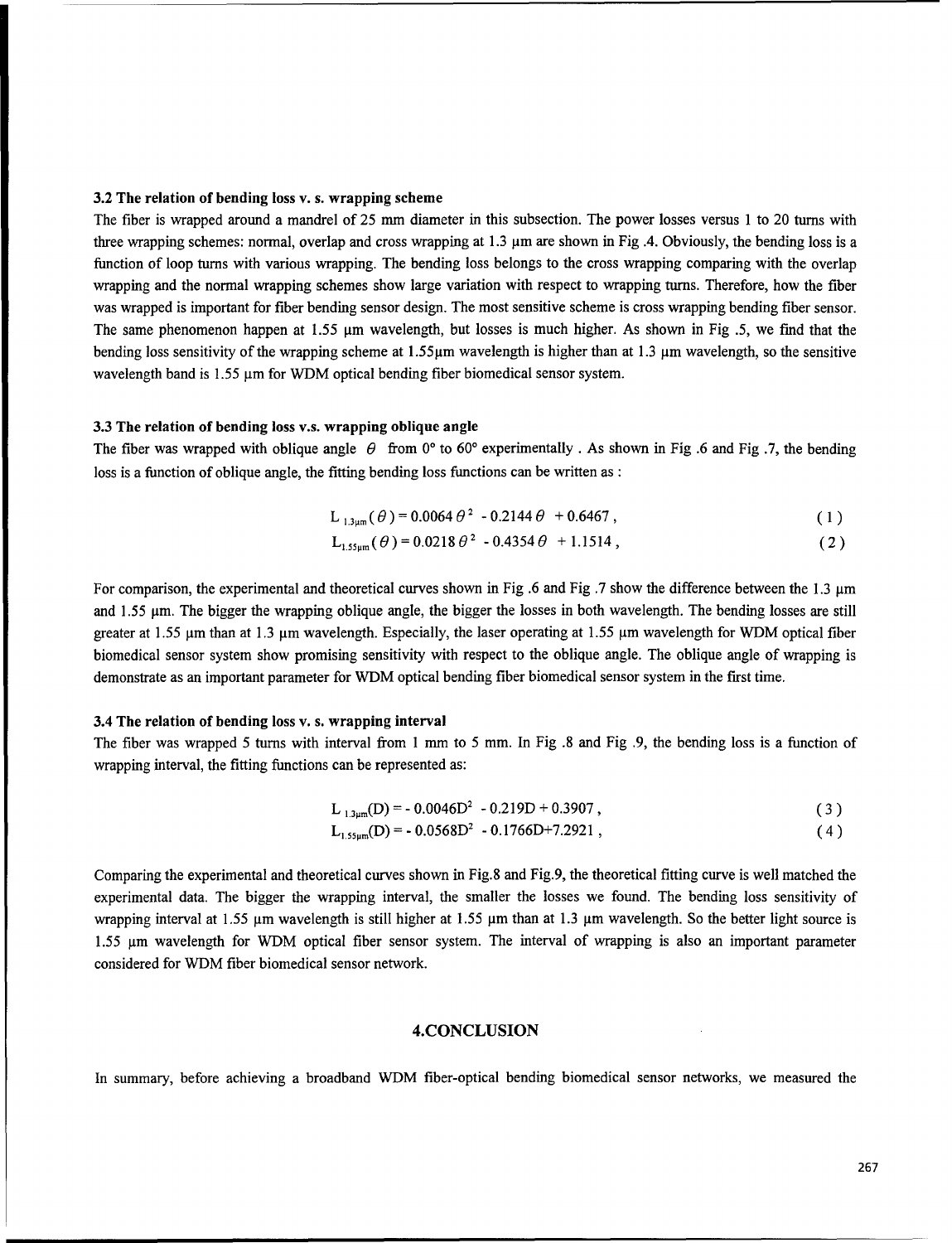bending losses in 1.3 µm and 1.5 µm band with various bending radius, wrapping schemes, and turns. Based on those experimental results, we built up some simple theoretical models for describing the design rules. In the future, the models can be applied to develop a WDM fiber biomedical sensor system as shown in Fig. 10. This work is very helpful for future broadband WDM fiber biomedical sensor network. Because the transceiver in 1.3 µm and 1.55 µm band are cost effective for applying in fiber communication systems, we believe using  $1.3 \mu m$  and  $1.55 \mu m$  light for broadband WDM distribution fiber biomedical sensor systems is possible in the future.

#### **5.ACKNOWLEDGE**

This work was supported in part by the communication business unit of the Walsin - Lihwa Corporation. The authors would like to thank Technology Director Ping-Ching Lin of Walsin-Lihwa Corporation for valuable experimental components and equipment supports.

#### **REFERENCE**

- 1. J. J. Magera and B. P. McCann, " Slica-cove fibers for medical diagnosis and therapy " , proc. Of optical Fibers in Medicine VII, 1649, pp. 2-7, 1992.
- 2. L. A. Tempelman, J. P. Golden, G. P. Anderson, F. S. Ligler, "Use of cyanine dyes with evanescent wave fiber optic biomedical applications", Droc. of Chemical, Biomedical, and Environmental Fiber Sensors VI, 2293, pp.139,148.
- 3. P. Dinev," Fiber optic voltage sensor using an optical lever ", *lEE proceedings Optoelectronics* , 144 , pp. 253 255, 1997.
- 4. A. Todoroki, T. Hotanaka, H. Kobavashi, H. Nakamura, Y. Shimamura, " Strain measurement by curved optical fiber sensor ", Transactions of the Japan Society of Mechanical Engineers, Part C, 62, pp. 3710 **-** 3714, 1997.
- 5. A. Golbazi, " Prebiased microbending optical sensor ", *proceeding of SPIE*, 2839, pp.426 433, 1996.
- 6. C. K Asawa, S. K. Yao, R. C. Streans, N. L. Mota, and J. W. Downs, " High sensitivity strain sensor for measuring structural distortion" , *Electron Lett.,* 18, pp. 362-364, 1982.
- 7. J. W. Berthold, " Historical review of fiber-optic sensors ", *J. Lightwave Technol.,* 13, pp. 1193-1199, 1995.
- 8. **S.** Tomita, H. Tachino, and N. Kasahara, " Water sensor with optical fibre ", *J. Lightwave Technol.,* 8, pp. 1892-1832, 1990.
- 9. T. Yoshino, M. Nara, and K. Kurosawa, "Remote and multi-point fiber sensors using optical time domain reflectometry *"Proceedings of13'h congress of the International Commission for Optics, Sapporo,* pp. 324 - 325, 1984.
- 10. D. Varshneya, W. L. Ghering, and J. W. Berthold, **"** High-temperature fibre-optic microbend sensor". *Proceedings of 3rd Opticalfiber sensors conference, San Diego,* pp. 140, 1985.
- 11. J. N. Fields, and J. H. Cole, "Fiber microbend acoustic sensor **".** *Appl. Opt.,* **19,** pp. 3236 **-** 3267, 1980.
- 12. C. D. Chen, **1.** Kim, D. Mizura, T. V. Nguyen, K. Ogawa, R. E. Tench, L .D. Tzeng, P. D. Yeates, " 1.2 Tbit /s (30ch x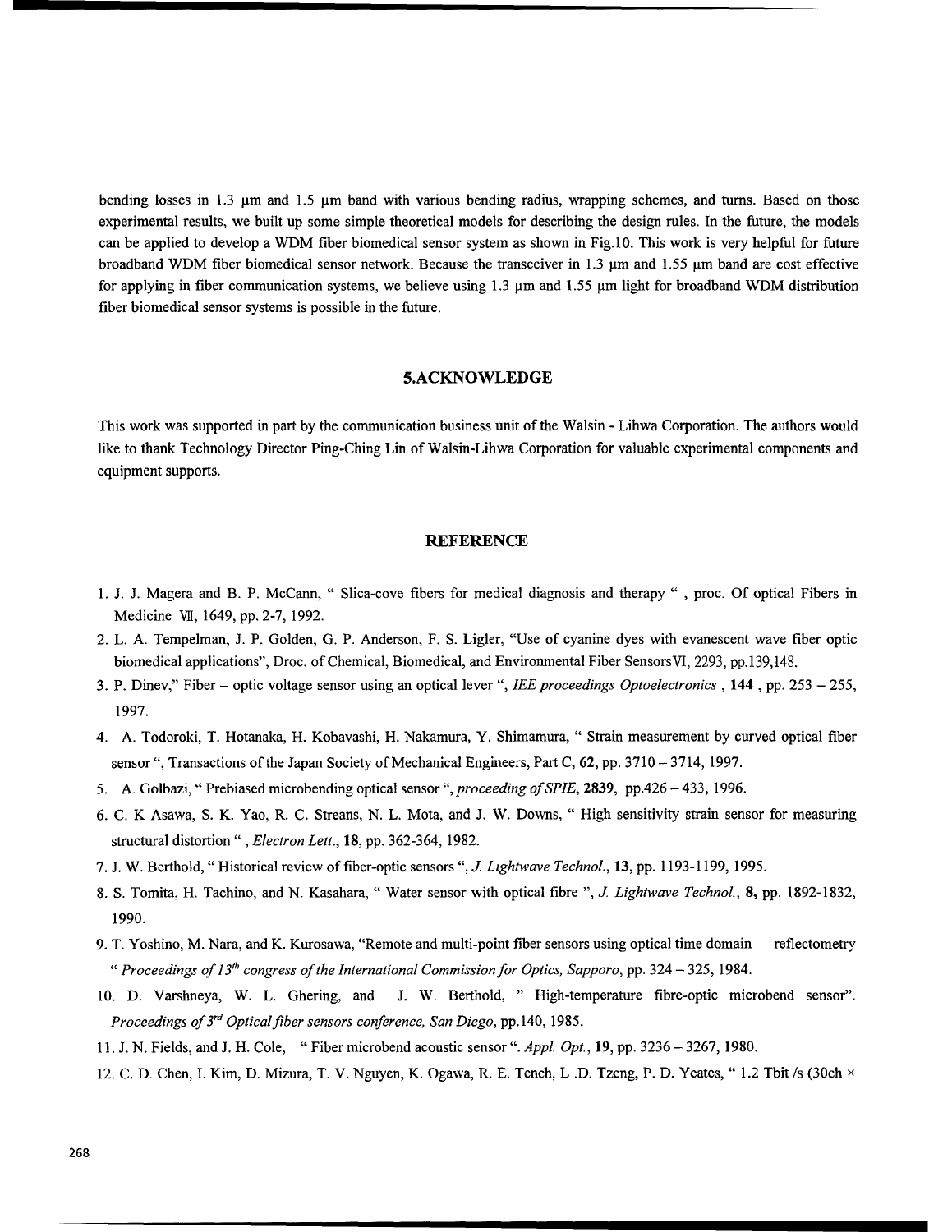40Gbit/s ) WDM transmission over 85 Km fiber ", *Electronic Letters*, 34, pp.1002 - 1004,1998.

- 13. T.E. Clark et al., " Overview of multiplexing techniques for all-fiber interferometric sensor arrays ". *Proc. SPIE-Int. Soc. Opt. Eng.* 718, pp. 80-91, 1986.
- 14. E. Udd and J. P. Theriault , "Fiber-optic microbending sensors sensitive over different bands of wavelength of light." *U.S. Pat.* 5, 118, 931, 1992.
- 15. Walsin Fujikura single mode optical fiber ( SM.10 / 125.04UV ) SPECIFICATION, Spec. No. **:** NWF 98 F 101, Issue Date **:** Feb.25,1998.
- 16. P. D. Lazay, A. D. Person, " Developments in single-mode fiber design, materials, and performance at Bell Laboratories" .*IEEE Trans.* MTT-30, pp. 350-356, 1982.
- 17. A. **0** Garg, C. K. Eoll, " Experimental characterization of bend and microbend losses in single-mode finer fibers " *Wire & Cable Sympos. Proceed 1986,* P.P. 406-414, 1986.
- 18. T. Yoshino, K. Inoue, Y. Kobayashi, "Spiral fibre microbend sensors ", *IEE Proc.-Optoelectron.,* 144, 1997.
- 19. T. Yoshino, K. Inoue, Y. Kobayshi, and Y. Takahashi, "Spring coil fiber microbend sensor with well defined characteristics ", *Proceedings of 11<sup>th</sup> Optical fiber sensors conference, Sapporo, pp. 264 - 267*, 1996.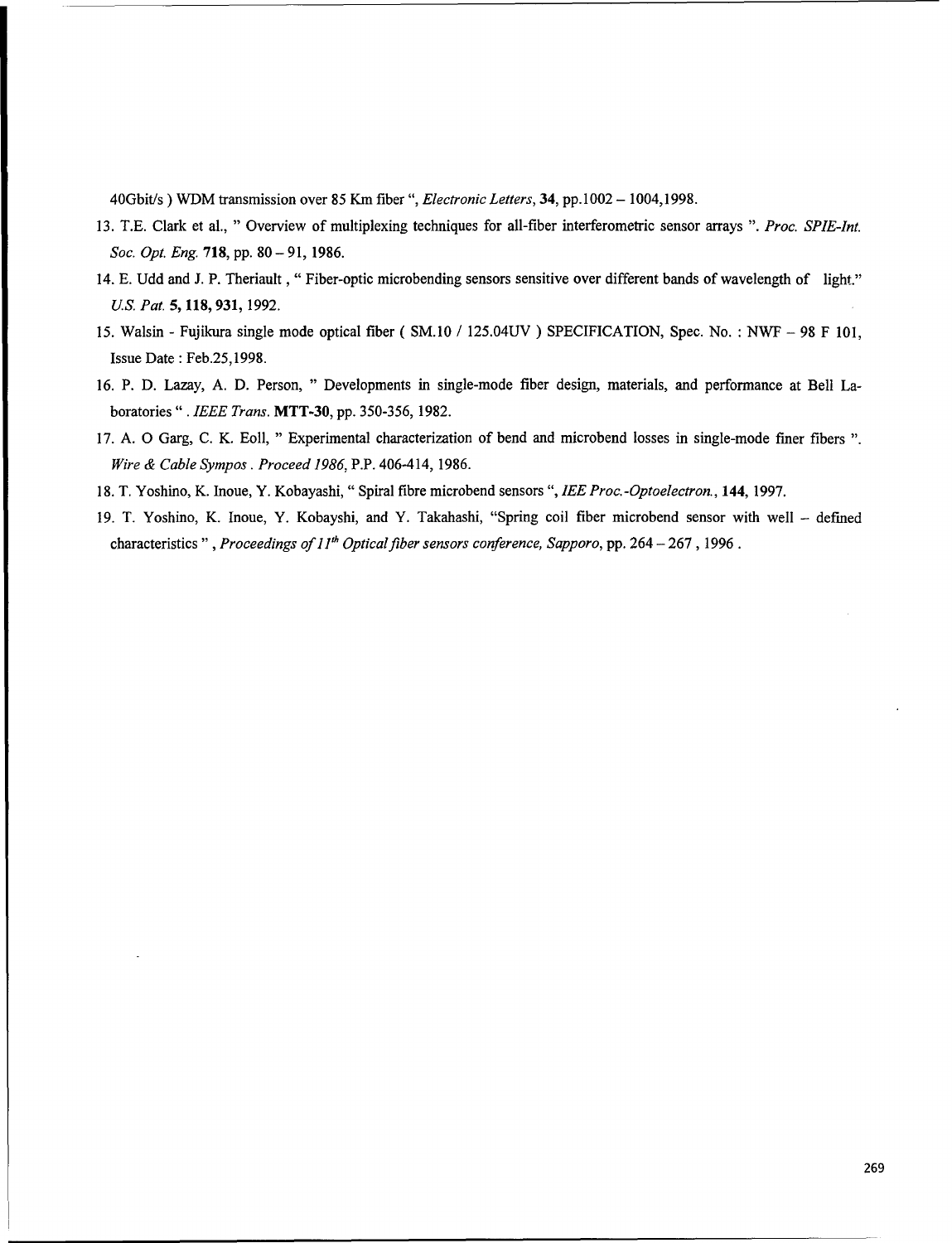

F i **g** .2 The schematic diagram of various wrapping structure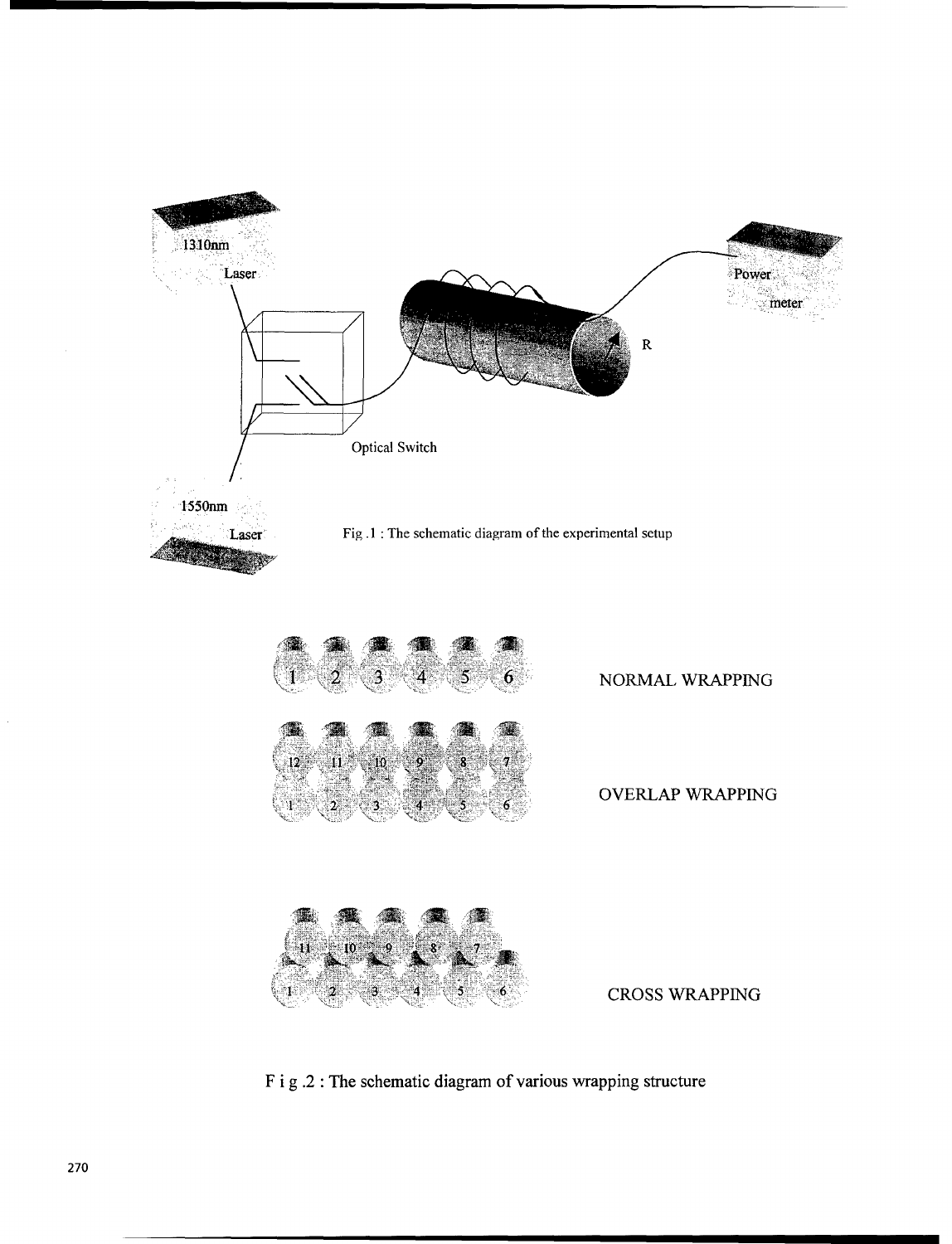

Fig. 3 The bending loss v.s. bending radii



Fig. 4 : The bending loss v.s. wrappimg turns at 1312 nm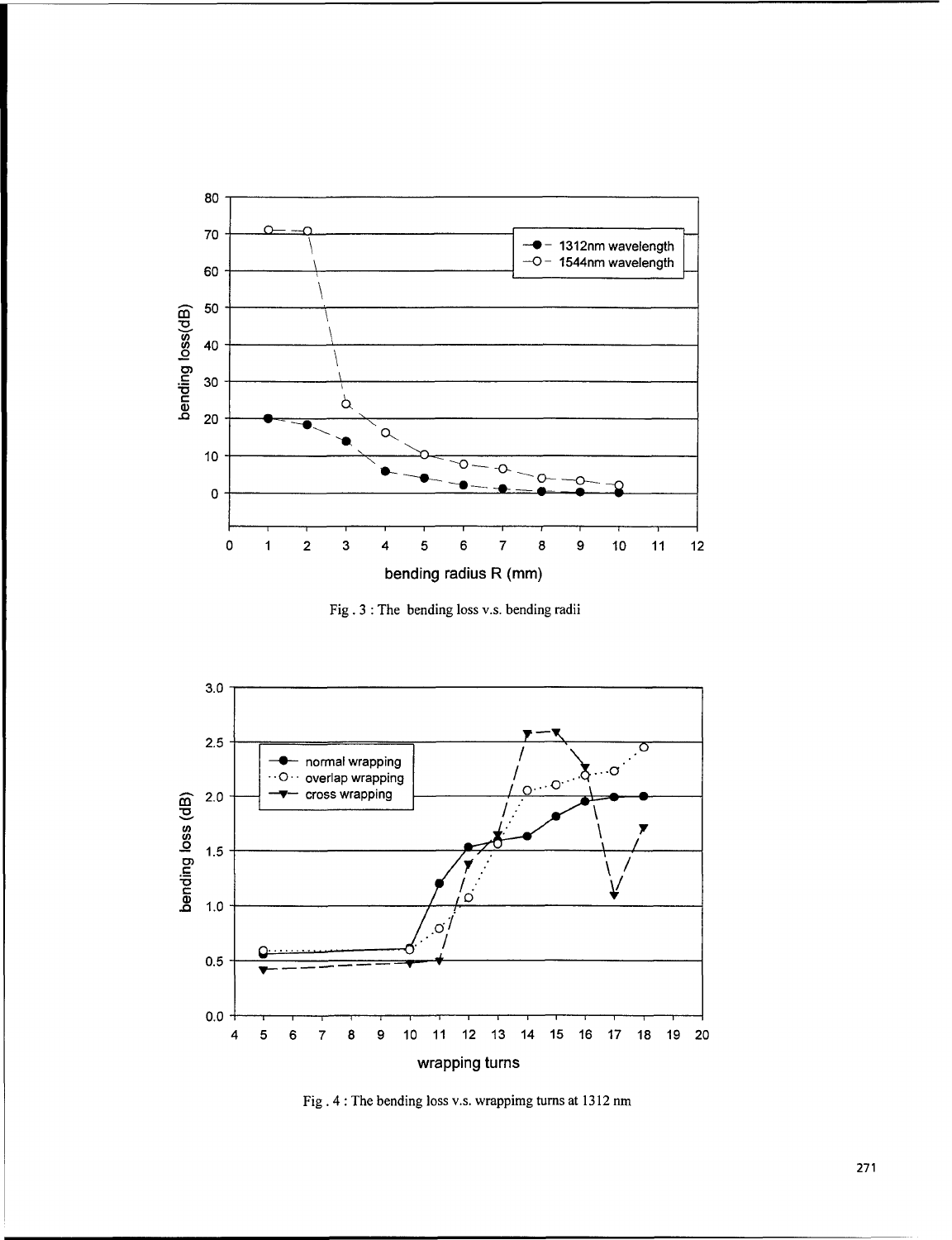

Fig. 5: The bending loss v.s. wrapping turns at 1544nm



Fig.6: The bending loss v.s. oblique angle of wrapping at 1.3 µm wavelength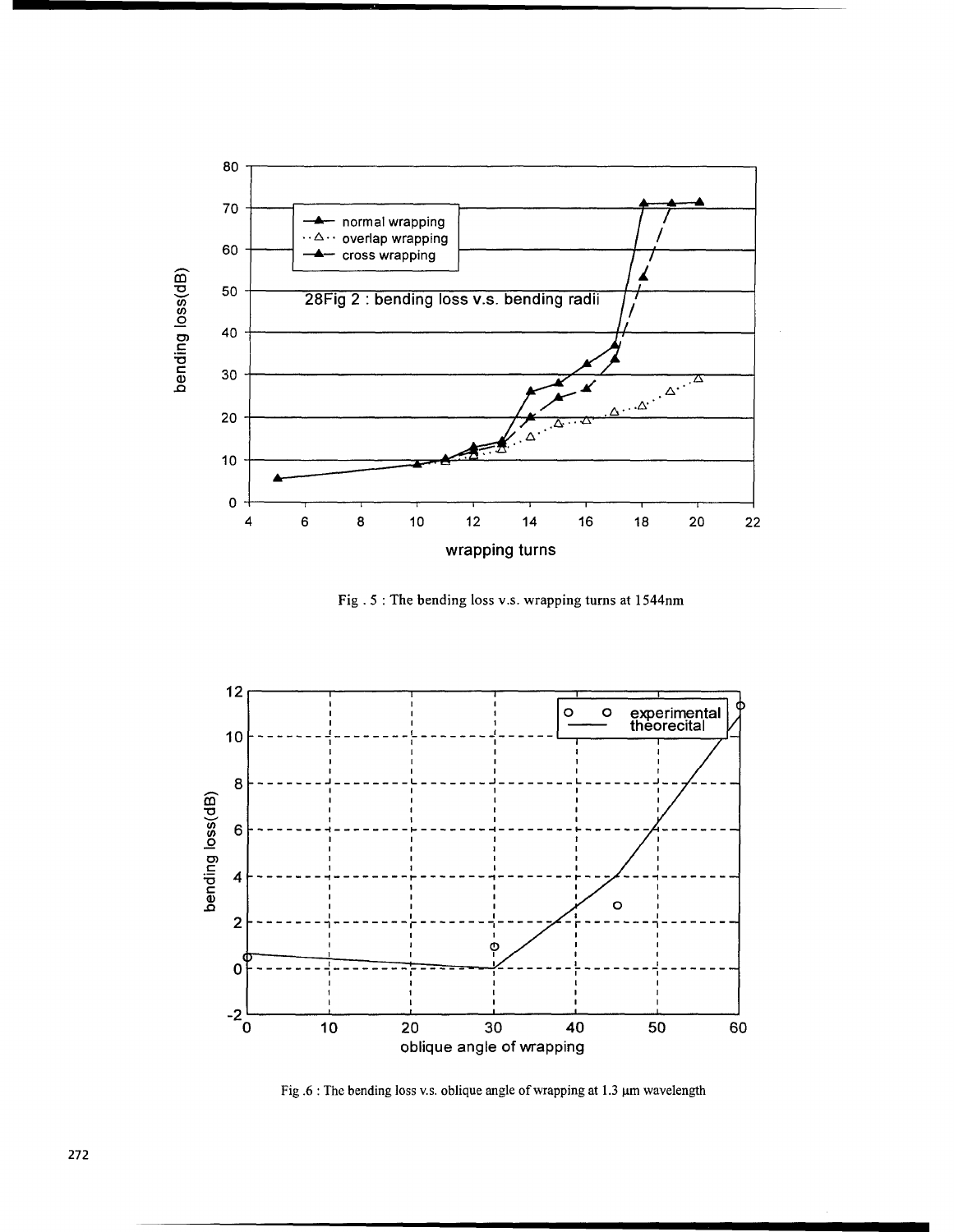

Fig. 7 The bending loss v. s oblique angle of wrapping at 1.55µm wavelength



Fig. 8: The bending loss v.s. wrapping interval at 1.3  $\mu$ m wavelength